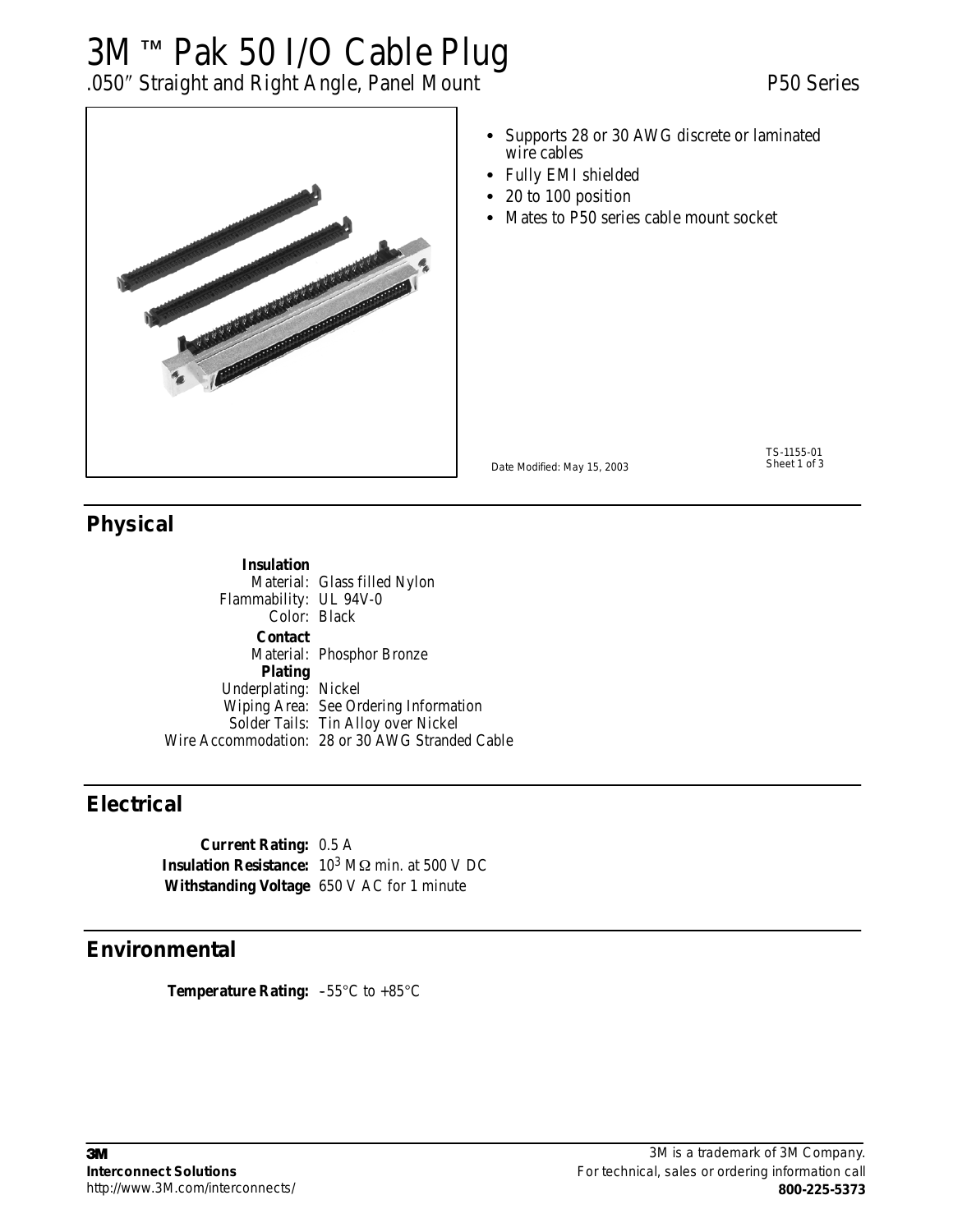### 3M™ Pak 50 I/O Cable Plug .050″ Straight and Right Angle, Panel Mount P50 Series

**Product Table / Dimensions**

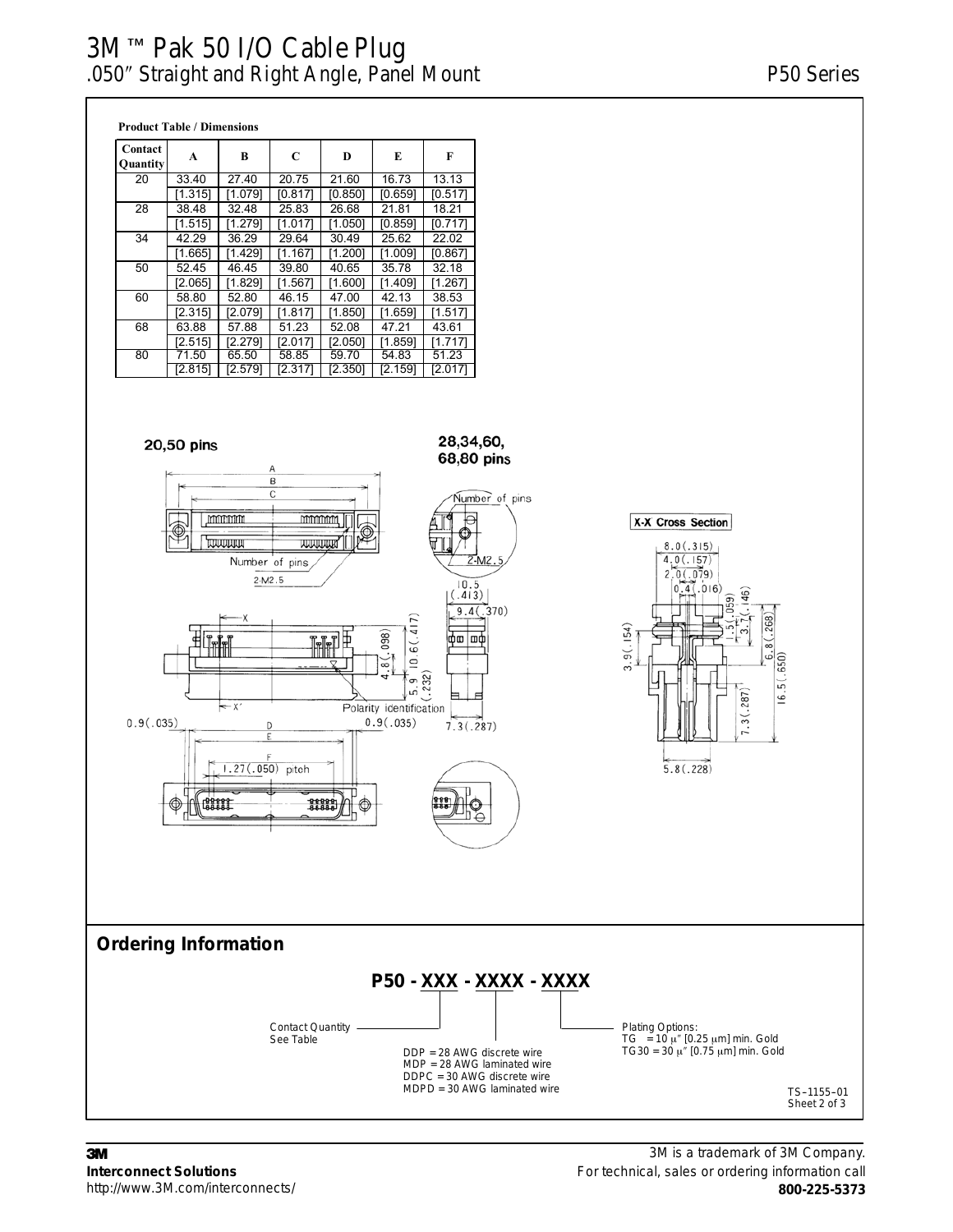### 3M™ Pak 50 I/O Cable Plug .050″ Straight and Right Angle, Panel Mount P50 Series



http://www.3M.com/interconnects/

3